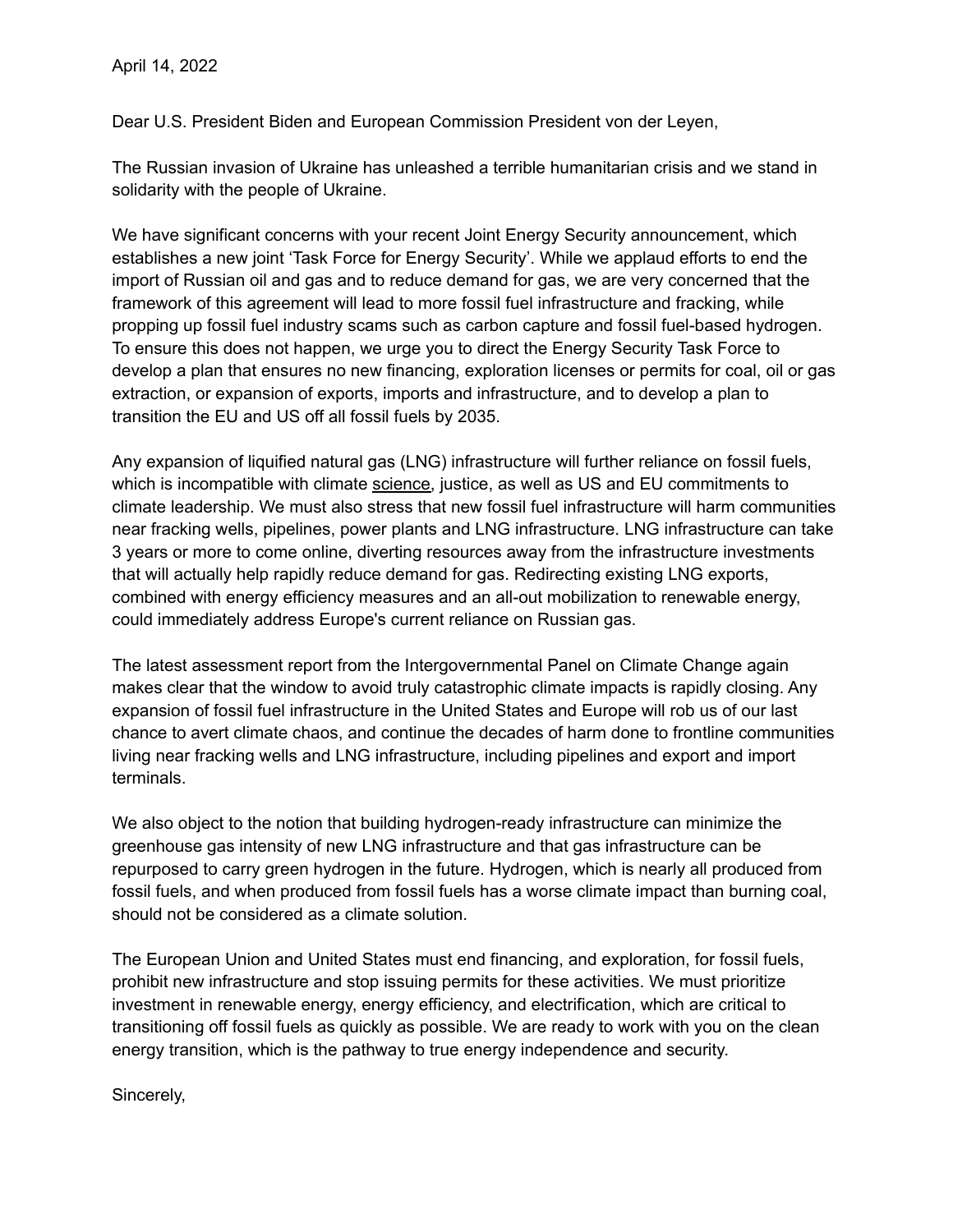## EU Organizations

Baltic Pipe Nejtak! Campagna Per il Clima Fuori dal Fossile Centre for Transport and Energy **ClientEarth** Coordinamento ravennate "Per il Clima-Fuori dal Fossile" Corporate Europe Observatory (CEO) ECODES Ecologistas en Acción EKOenergy ecolabel Emergenzaclimatica.it Environmental Investigation Agency Forum Ambientalista Fracking Free Clare Friends of the Earth Croatia Friends of the Earth Europe Friends of the Earth France Fundación Renovables **Gastivists** Grup de Científics i Tècnics per un Futur No Nuclear Keep Kirdford and Wisborough Green Mediterranean Information Office for Environment, Culture and Sustainable Development (MIO-ECSDE) Movimento No TAP/SNAM di Brindisi Not Here Not Anywhere Notre Affaire à Tous (Our Common Concern) Recourse **TerraBlu** Trivelle Zero Molise Urgewald WeMove Europe

## U.S. Organizations

198 Methods Action Center on Race and the Economy Association of Young Americans Beyond Extreme Energy Beyond Extreme Energy Bold Alliance Center for Biological Diversity Center for Popular Democracy Change the Chamber\*Lobby for Climate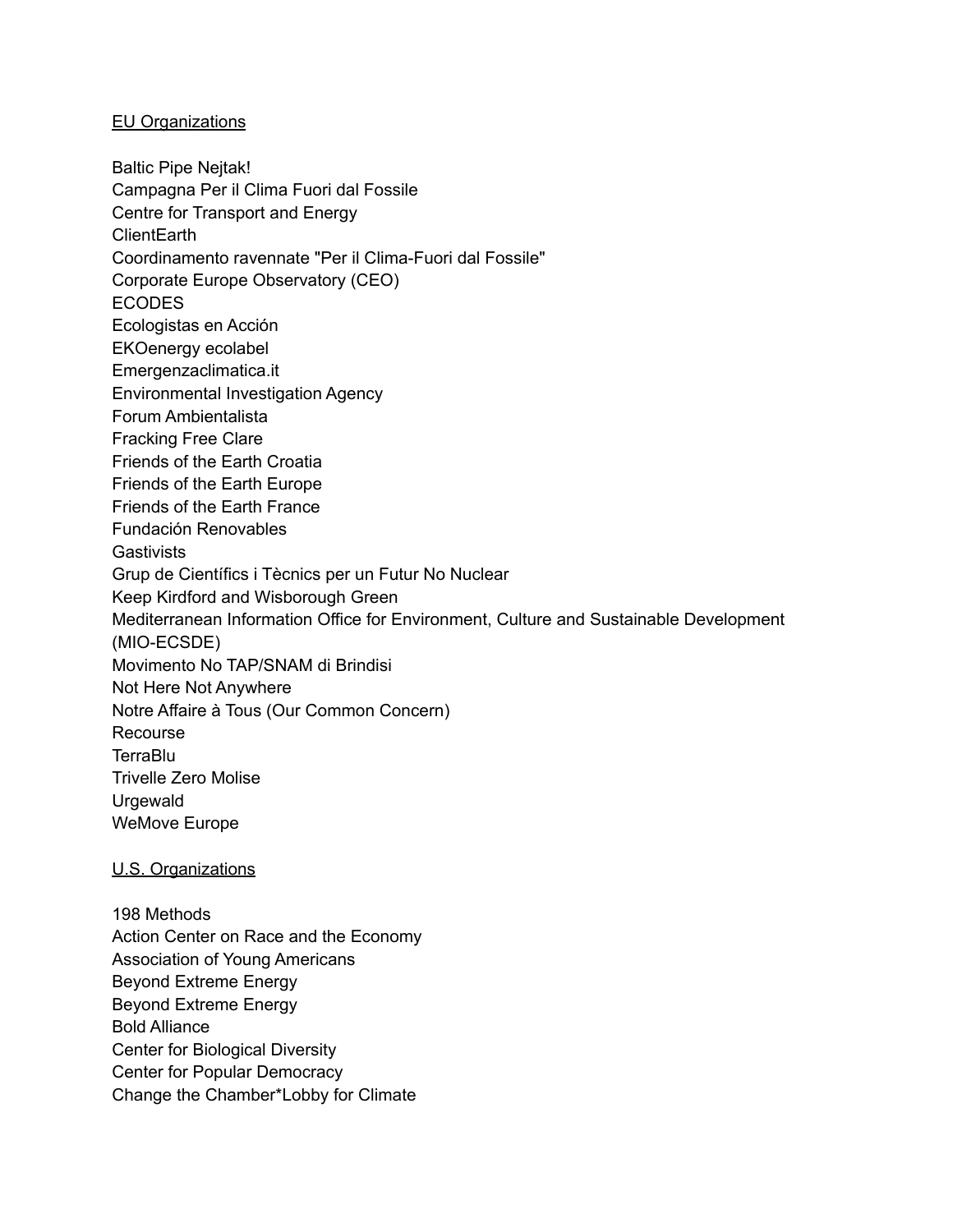Climate Hawks Vote Dayenu: A Jewish Call to Climate Action EARTHDAY.ORG **Earthworks** Elected Officials to Protect America Endangered Species Coalition Food & Water Watch Friends of the Earth US GAIA - Global Alliance for Incinerator Alternatives Global Warming Education Network Grassroots Global Justice Alliance **GreenFaith** Indigenous Environmental Network Institute for Policy Studies Climate Policy Program Nuclear Information and Resource Service Oil Change International Our Climate Positive Money US Rainforest Action Network Science and Environmental Health Network United Native Americans Zero Hour 198 Methods A Community Voice Alexandria 350 American Jewish World Service Animals Are Sentient Beings Inc Arkansas River Rights Coalition Berks Gas Truth Better Path Coalition Bronx Climate Justice North Central Jersey Environmental Defenders Chapel Hill Organization for Clean Energy Citizens Caring for the Future Citizens for Clean Air and Water in Brazoria County/Freeport, Texas Clean Energy Action Clean Energy Now Texas Climate Crisis Policy ClimateMama

CO Democratic Party - Energy & Environmental Initiative

Coalition Against Death Alley

Coalition Against Pilgrim Pipeline - NJ

Coalition to Stop CO2 Pipelines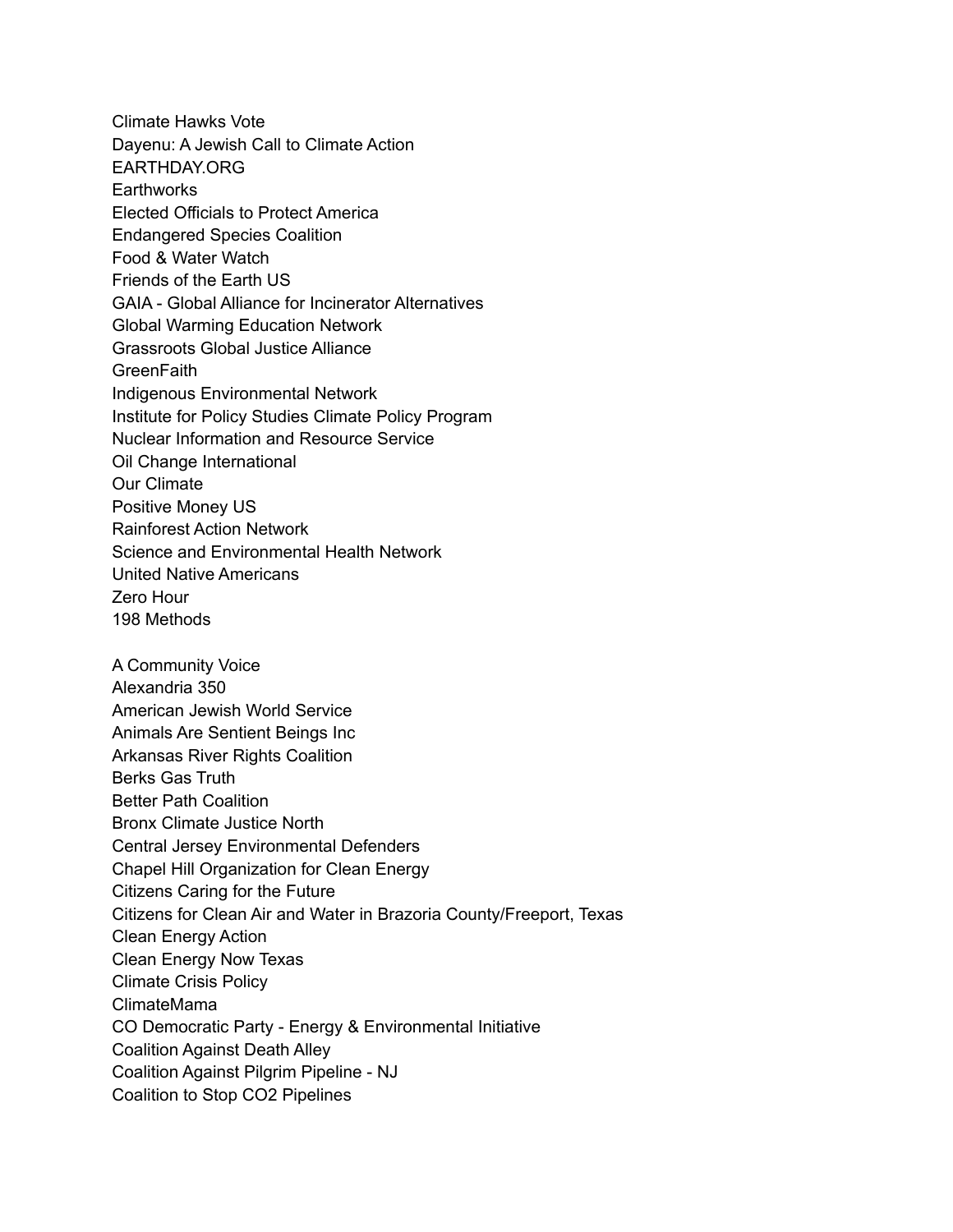Concerned Health Professionals of New York Concerned Health Professionals of Pennsylvania Conejo Climate Coalition Connecticut Citizen Action Group Cooperative Energy Futures Clean Up the River Environment DC Environmental Network Delaware Riverkeeper Network Divest NJ Don't Gas the Meadowlands Coalition Earth Action, Inc. Earth Ethics, Inc. Earth Guardians Earthkeeper Health Resources Eco-Justice Collaborative **EcoEquity** Ecological Systems LLC Empower our Future Empowering Pacific Islander Communities Extinction Rebellion San Francisco Bay Area Fairbanks Climate Action Coalition Fossil Free Tompkins Fox Valley Citizens for Peace & Justice Frack Action Frack Free Catskills **FrackBustersNY** Franciscan Action Network Freedom BLOC (Black Led Organizing Collective) Friends For Environmental Justice Grassroots Environmental Education Greater New Orleans Climate Reality Project Greater New Orleans Interfaith Climate Coalition Green Party of Nassau County Green Party of Onondaga County Healthy Gulf Honor the Earth Hudson Valley Pax Christi Humboldt Unitarian Universalist Fellowship's Climate Action Campaign Humboldt UU Fellowship Inclusive LA Iowa Citizens for Community Improvement Laudato Si Movement Lebanon Pipeline Awareness Liberty Tree Foundation for the Democratic Revolution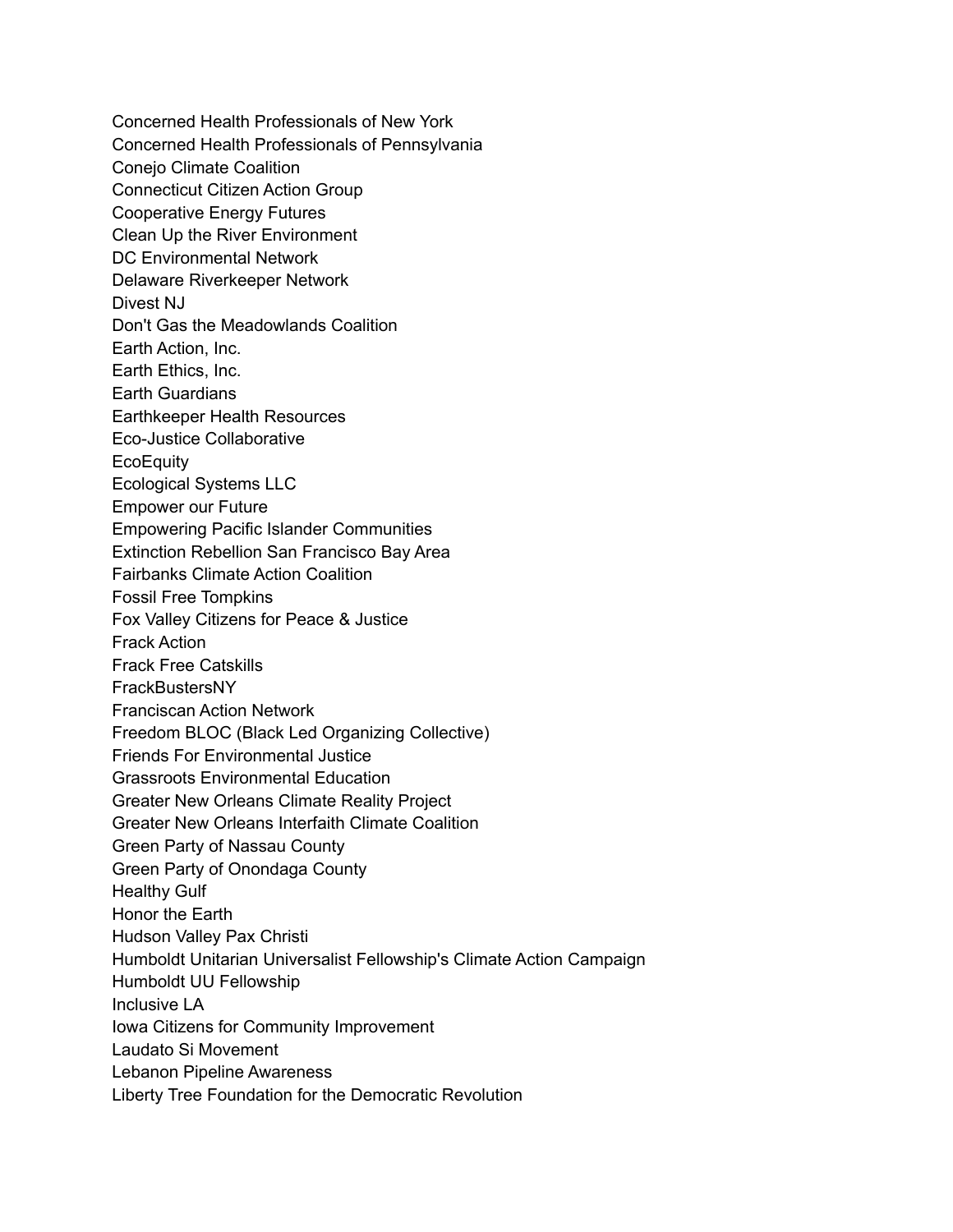Long Island Progressive Coalition Louisiana League of Conscious Voters Love Wild Horses Methane Action Metro N.Y. Catholic Climate Movement Maine Unitarian Universalist State Advocacy Network Movement Rights MoveOn.org Hoboken Nassau Hiking & Outdoor Club New Jersey State Industrial Union Council New Jersey Tenants Organization New Mexico Climate Justice New York Communities for Change New York Metro Catholic Climate Movement New York Progressive Action Network Environmental Committee North American Climate, Conservation and Environment North Bronx Racial Justice Nuclear Energy Information Service Occupy Bergen County Ocean Conservation Research **Oregonizers** Pass the Federal Green New Deal Coalition Pax Christi New York State Peace & Justice Action League of Spokane People for a Healthy Environment Peoples Climate Movement - NY Physicians for Social Responsibility Arizona Physicians for Social Responsibility Florida Physicians for Social Responsibility Iowa Physicians for Social Responsibility Pennsylvania Pinelands Preservation Alliance Plymouth Friends of Clean Water Port Arthur Community Action Network Preserve Giles County Progressive Democrats of America, Tucson, Arizona chapter Project CoffeeHouse Protect All Children's Environment Putnam Progressives Responsible Carbonization Alliance Responsible Decarbonization Alliance River Valley Organizing SanDiego350 Santa Cruz Climate Action Network Save Our Illinois Land